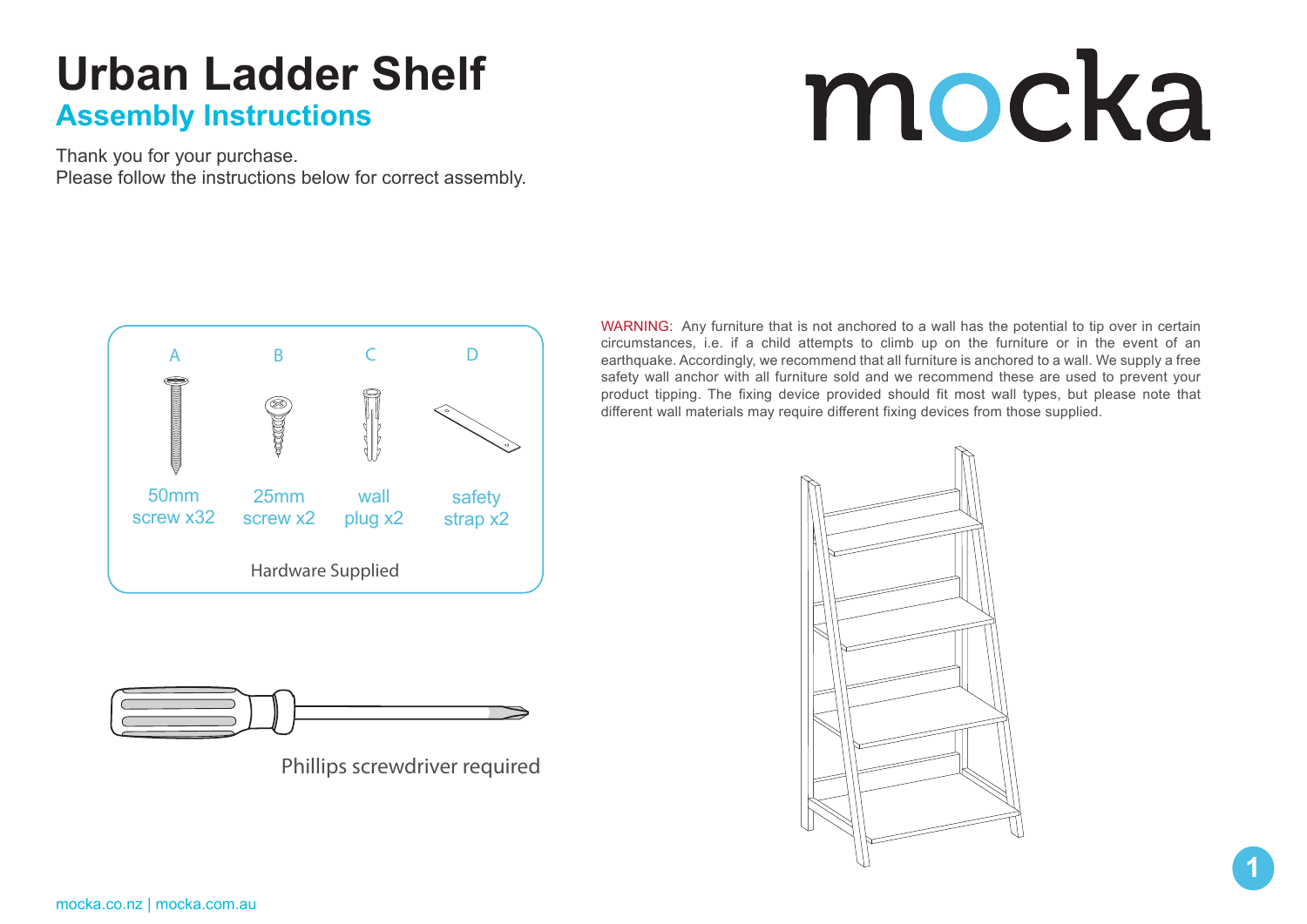# mocka





Attach panel [5] to panel [2] using 2x 50mm screws (A). Attach panel [5] to panel [1] using 2x 50mm screws (A). Tighten with a screwdriver.

Attach panel [5] to panel [4] using 2x 50mm screws (A). Attach panel [5] to panel [3] using 2x 50mm screws (A). Tighten with a screwdriver.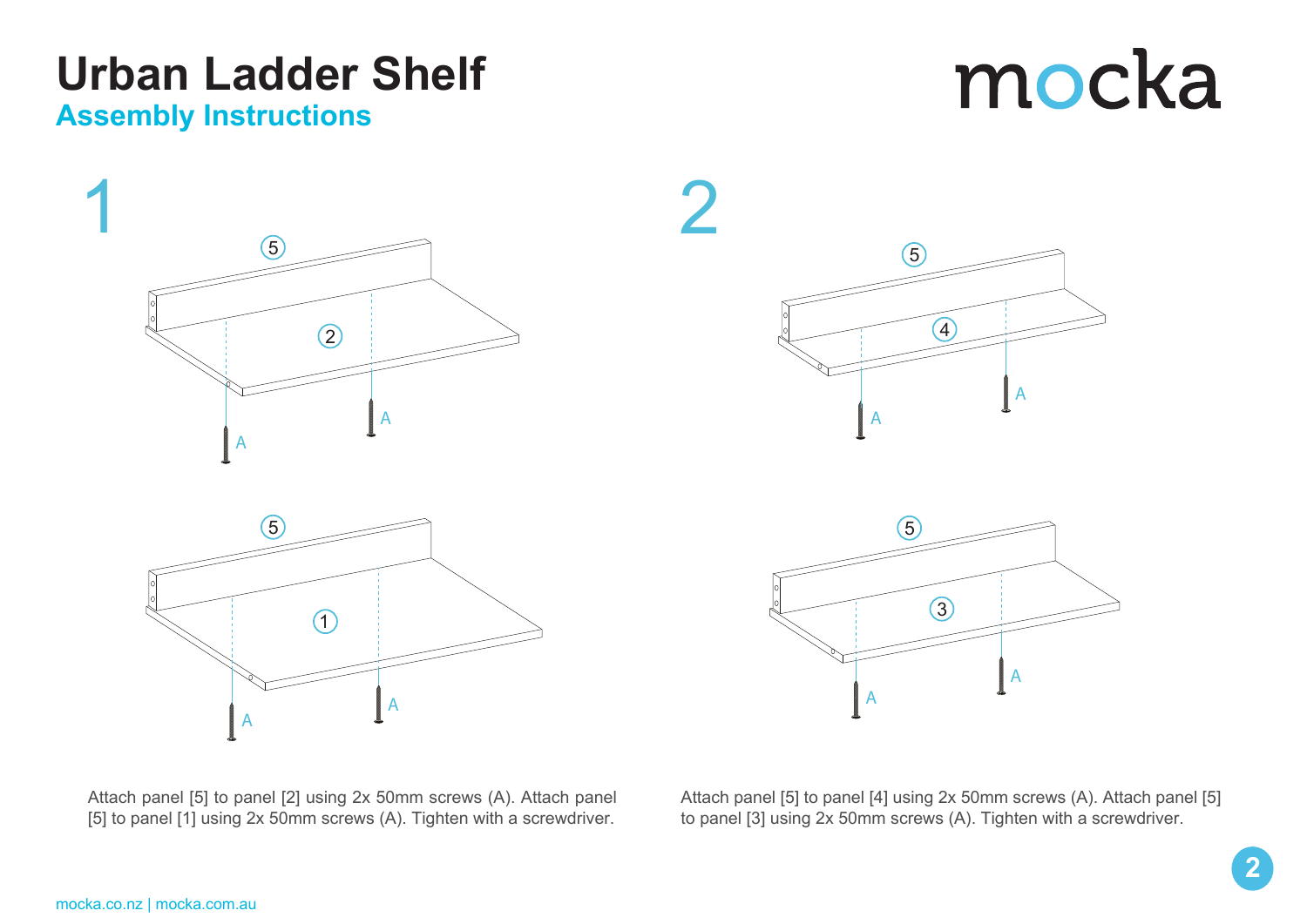A A

A

Attach panels [1] and [5] to the side panels using 6x 50mm screws (A). Tighten with a screwdriver.

Attach panels [2] and [5] to the side panels using 6x 50mm screws (A). Tighten with a screwdriver.

5

 $\circled{2}$ 

A

![](_page_2_Figure_5.jpeg)

![](_page_2_Figure_6.jpeg)

![](_page_2_Figure_7.jpeg)